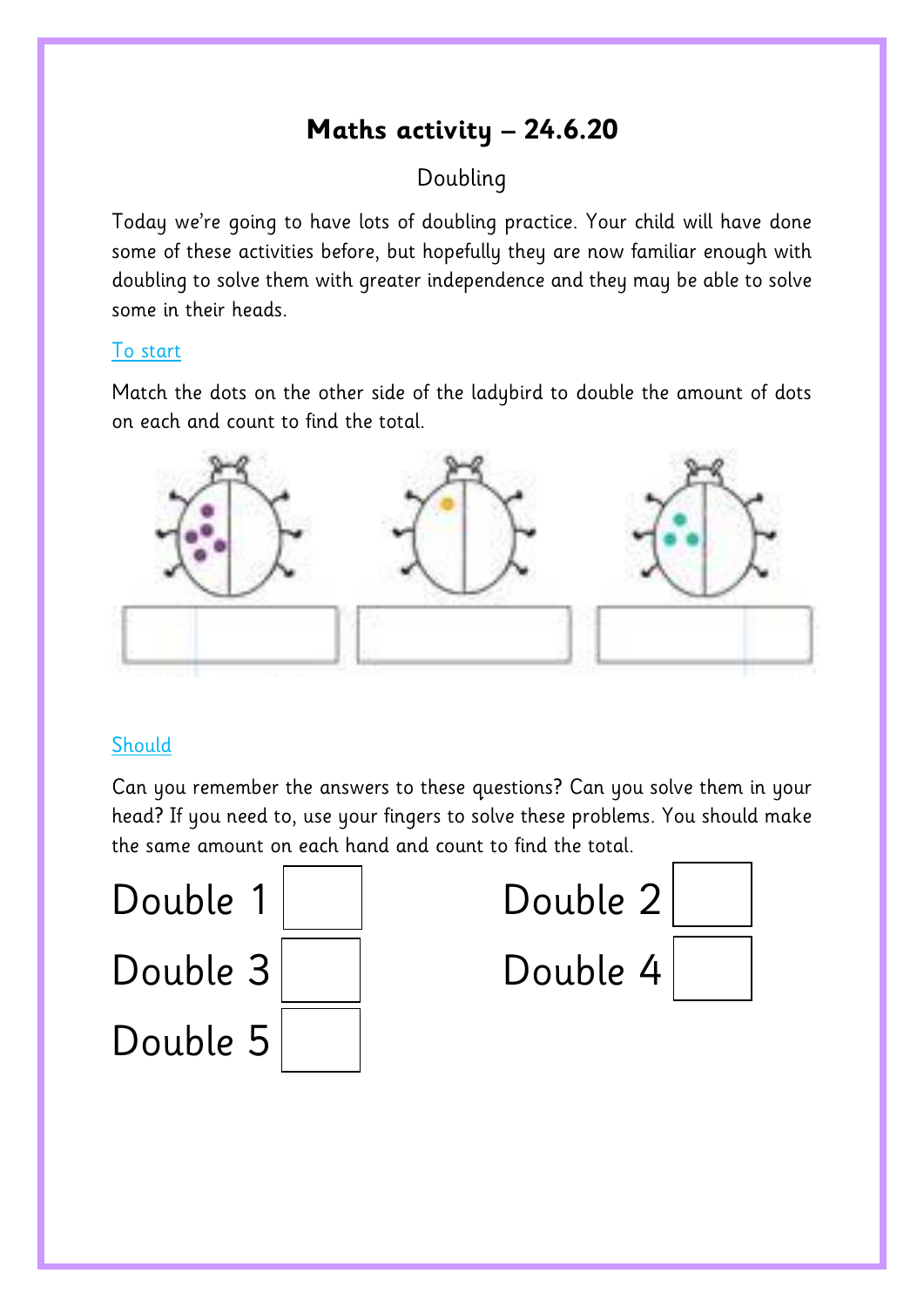Now look at these groups of circles. Put a tick next to any that show a double and a cross next to those that don't. The first two have been done for you.